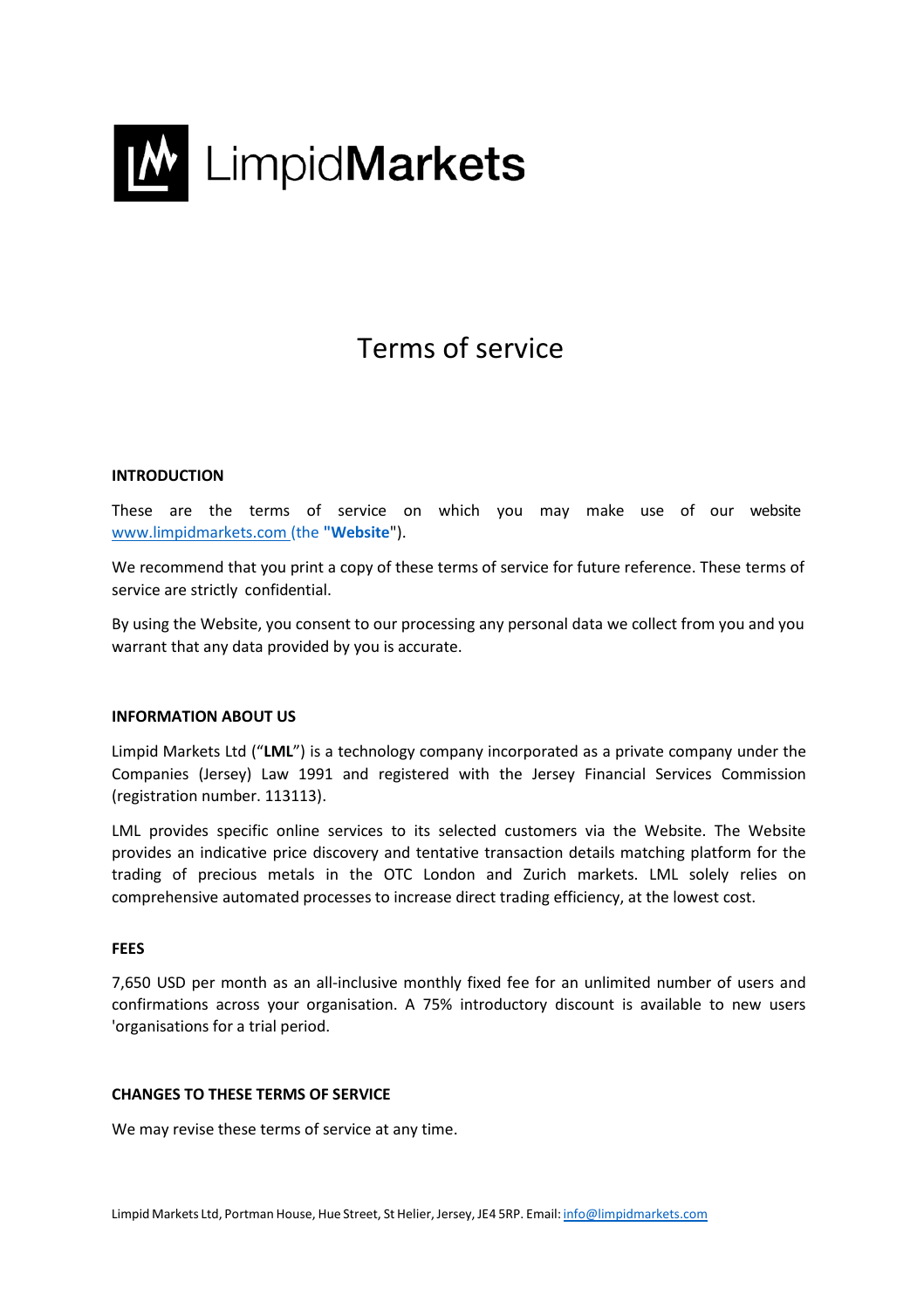# **CHANGES TO THE WEBSITE**

We may update the Website from time to time and may change the content at any time. However, please note that while we will make every effort to ensure that the content of the Website is kept up to date, we accept no obligation to ensure that this is the case at any time or for any period.

Our customers are responsible to us for the continued accuracy and updating of all information provided to us.

# **ACCESSING OUR WEBSITE**

We do not guarantee that the Website, or any content on it, will always be available or that access will be uninterrupted. Access to the Website is permitted on a temporary basis. We may suspend, withdraw, discontinue or change all or any part of the Website without notice. We will not be liable to you if for any reason the Website is unavailable at any time or for any period.

You are responsible for making all arrangements in order for you to have access to the Website.

You are responsible for ensuring that no other person than you is able to access the Website through your internet connection.

You agree to keep us informed of your current email address, so that you will be in a position to read and receive emails addressed to you by us.

# **FAIR USE**

You agree to use the Website fairly and not to divert, suggest to divert, entice to divert, or pretend to divert any price, order, market interest, deal confirmation or other activity from the Website, partially or completely, with a view to pay a lesser fee to LML or with a view for others to pay a lesser fee to LML.

You agree to pay LML the fee corresponding to any tentative deal confirmation agreed by you through the Website, regardless of the final terms and conditions of the corresponding transaction and even in the case where that tentative deal confirmation agreed by you through the Website does not give raise to any transaction between you and the other party to that tentative deal confirmation.

## **YOUR LOGIN AND PASSWORD**

You must not disclose your login or password to any third party.

You are responsible for protecting the secrecy of your login and password for access to the Website.

We have the right to disable any login or password, whether chosen by you or allocated by us, at any time, and otherwise to disable access to the Website at our complete discretion and for any reason whatsoever*.*

We will disable your access to the Website if we think your use of the Website is unfair to us or to

Limpid Markets Ltd, Portman House, Hue Street, St Helier, Jersey, JE4 5RP. Email: [info@limpidmarkets.com](mailto:info@limpidmarkets.com)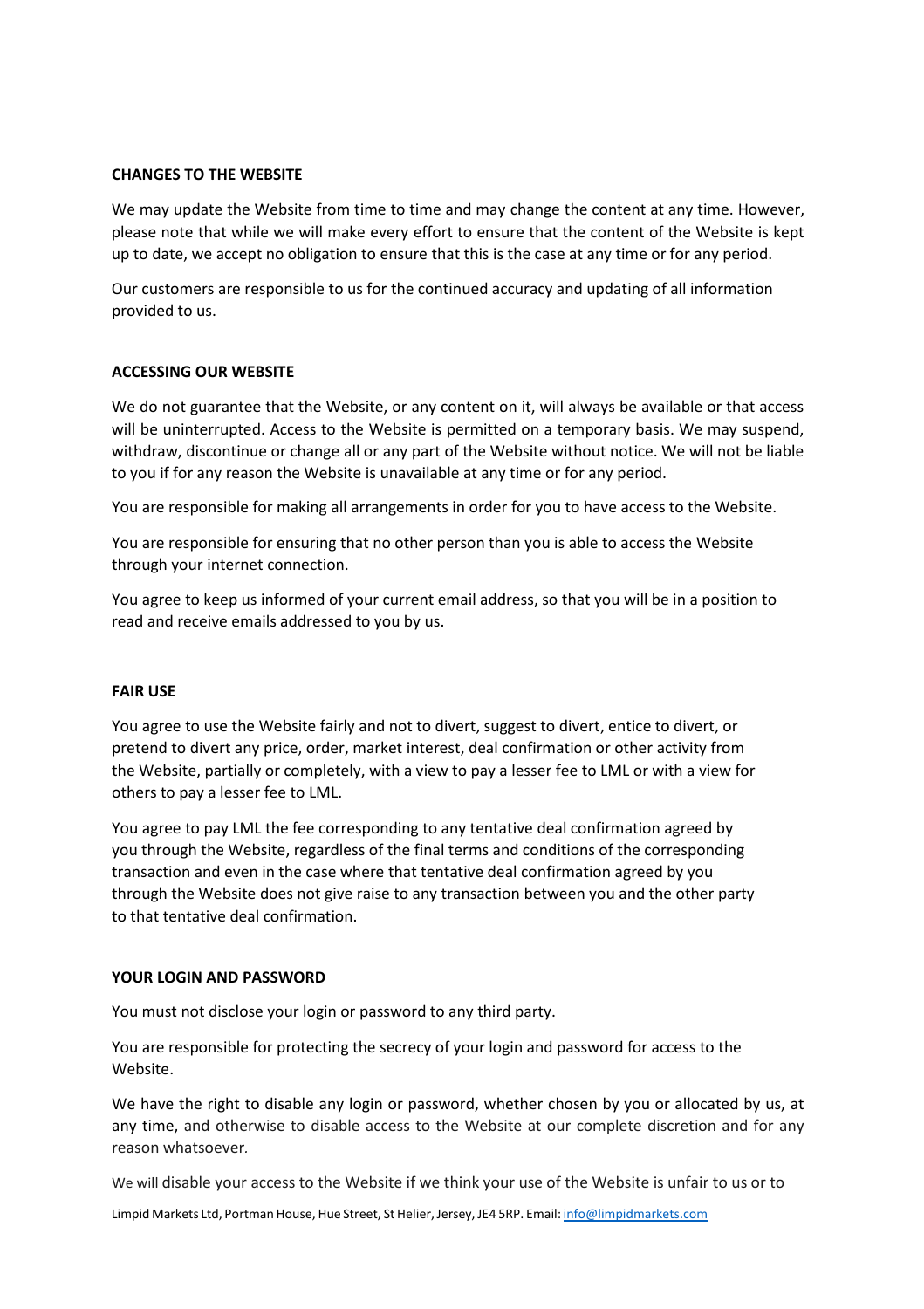others.

If you know or suspect that anyone is using the Website in an unfair manner or a manner that contravenes to these terms of service, you must contact us.

If you know or suspect that anyone other than you know your login or password, you must promptly change your password.

## **NO INVESTMENT ADVICE**

Neither the information contained in the Website or these terms of service constitutes investment advice for the purposes of the Financial Services (Jersey) Law 1998. We are not undertaking discretionary investment management or dealing in investments, by buying, selling, subscribing for or underwriting investments, as either principal or as agent. No approvals have been given by the Jersey Financial Services Commission in respect of LML, the contents of the Website, these terms of service or the circulation of any offering document in relation thereto.

The information contained in the Website or these terms of service is not intended to influence you in making any investment decisions and should not be considered as advice or a recommendation to invest nor shall it constitute an offer to sell or the solicitation of an offer to purchase any interests, which offer or solicitation shall be made only by means of formal offering material. Any investment decisions which an investor makes must be based upon such investor's specific financial situation and investment objectives using his or her own independent advisors and after reviewing, and relying solely on, the relevant offering material.

The Website and these terms of service do not describe any risks associated with investment or other matters described in the Website or these terms of service.

# **AUTHORISATION**

UK Persons accessing the Website must be authorised by the FCA or the PRA in the UK or exempt from the need for such authorisation. By accepting these terms of service, you certify that you and the organisation you will be dealing on behalf of through the Website are such persons.

LML is an overseas person as defined in the FCA Handbook of Rules PERG 2.4.6G that operates relying on the exclusion from the regulated activities, described in PERG 2.9.15G (3) for the case set out under PERG 2.9.17G (1) and in the Financial Services and Markets Act 2000 (Regulated Activities) Order 2001 PART II Articles 25 (1), 25 (2), 72 (3), 72 (4) (a) and (b).

The Website is only directed and available via secure login and password to investment professionals as defined in the FSMA (Financial Promotion) Order 2005 PART IV article 19 (5). Consequently, as per FSMA (Financial Promotion) Order 2005 PART IV article 19 (1), the financial promotion restriction (FSM Act 2000-part II s21) does not apply to LML deal arranging activities.

Although in Switzerland, because of the nature of its business, LML may be considered a foreign security dealer according to Art. 38 "Foreign securities dealers" para. 1 lit. a SESTO, LML does not require authorisation to provide services into Switzerland given it neither (see Art. 39 "Requirement for authorisation" para. 1 lit. a and b SESTO) employs anyone in Switzerland nor wishes to become a member of a stock exchange incorporated in Switzerland.

#### **WARNING**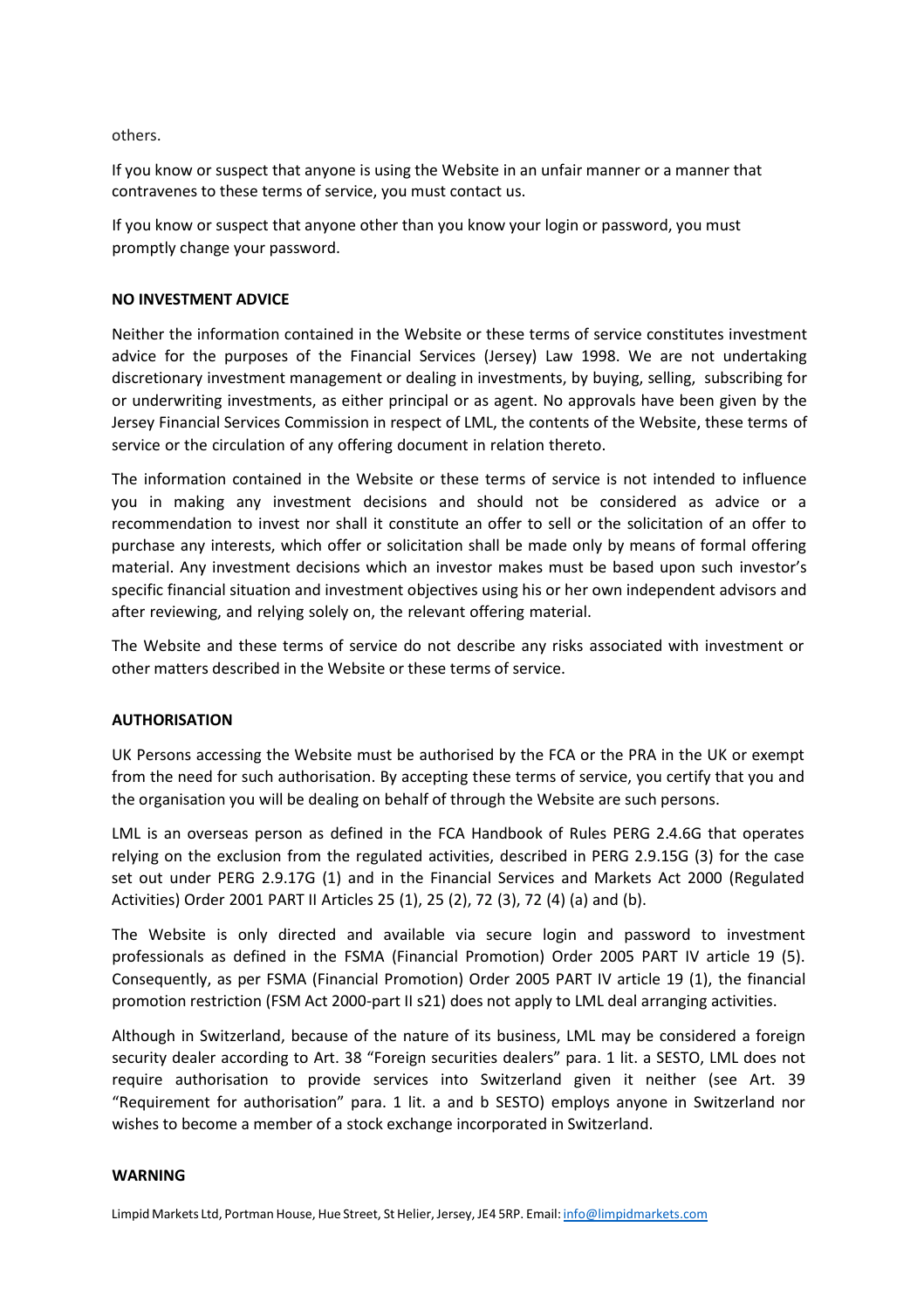PAST PERFORMANCE IS NOT INDICATIVE NOR A GUARANTEE OF FUTURE RESULTS. NO ASSURANCE CAN BE MADE THAT PROFITS WILL BE ACHIEVED, OR THAT SUBSTANTIAL LOSSES WILL NOT BE INCURRED. INCOME FROM OR THE PRICE OR VALUE OF ANY FINANCIAL INSTRUMENTS MAY RISE OR FALL.

## **NO RELIANCE ON INFORMATION**

Although we make reasonable efforts to update the information you can access on the Website according to your settings and activity on the platform, we make no representations, warranties our guarantees, whether express or implied, that the content on the Website is accurate, complete or up to date. If you are in any doubt about the content of the Website, you must obtain professional or specialist advice before taking or refraining from, any action on the basis of the content on the Website.

You acknowledge all orders, bids, offers and 'shows' details, mentioned across the Website, including the messages it sends via email or on-screen popups are only indicative prices which do not stand for an actual willingness to transact at any price.

You acknowledge the confirmations issued by LML are only tentative and not legally binding and that they do not result in a contract. Both parties shall only be bound, in relation to the indicative terms of the transaction summarised in such a confirmation, by a further complete agreement (i) directly entered into between themselves and (ii) confirming the final terms and conditions of the transaction.

You acknowledge LML does not provide a trading facility nor operates a financial market.

You acknowledge all mentions of transactions or trade and the modality of their occurrence such as paid, given, traded, borrowed or lent mentioned across the application, including the messages it sends via email or on screen popups and these terms are only hypothetical and the sole reflection of the tentative confirmation details described in the paragraph above which may or may not have given rise to a real transaction according to similar or different details.

#### **LIMITATION OF LIABILITY**

No person, including (without limitation) any of the members, shareholders, directors, officers, partners, employees or advisers of LML, accepts any liability whatsoever (whether direct, indirect, incidental, special, consequential, punitive or otherwise) for any loss arising from any use of the information, opinions or other statements contained in the Website or these terms of service or otherwise arising in connection therewith (including in the case of negligence, but excluding any liability for fraud) and, accordingly, liability is disclaimed by all such persons to the maximum extent permitted by applicable law or regulation.

We are not liable for system or network failures, and users should maintain other similar facilities.

When some trade details transmitted by us to both parties are disregarded by one of the counterparties on its own initiative or not, we are not be liable for any consequence of such action.

# **INTELLECTUAL PROPERTY RIGHTS**

The Website is subject to international copyright laws and other intellectual property rights with all

Limpid Markets Ltd, Portman House, Hue Street, St Helier, Jersey, JE4 5RP. Email: [info@limpidmarkets.com](mailto:info@limpidmarkets.com)